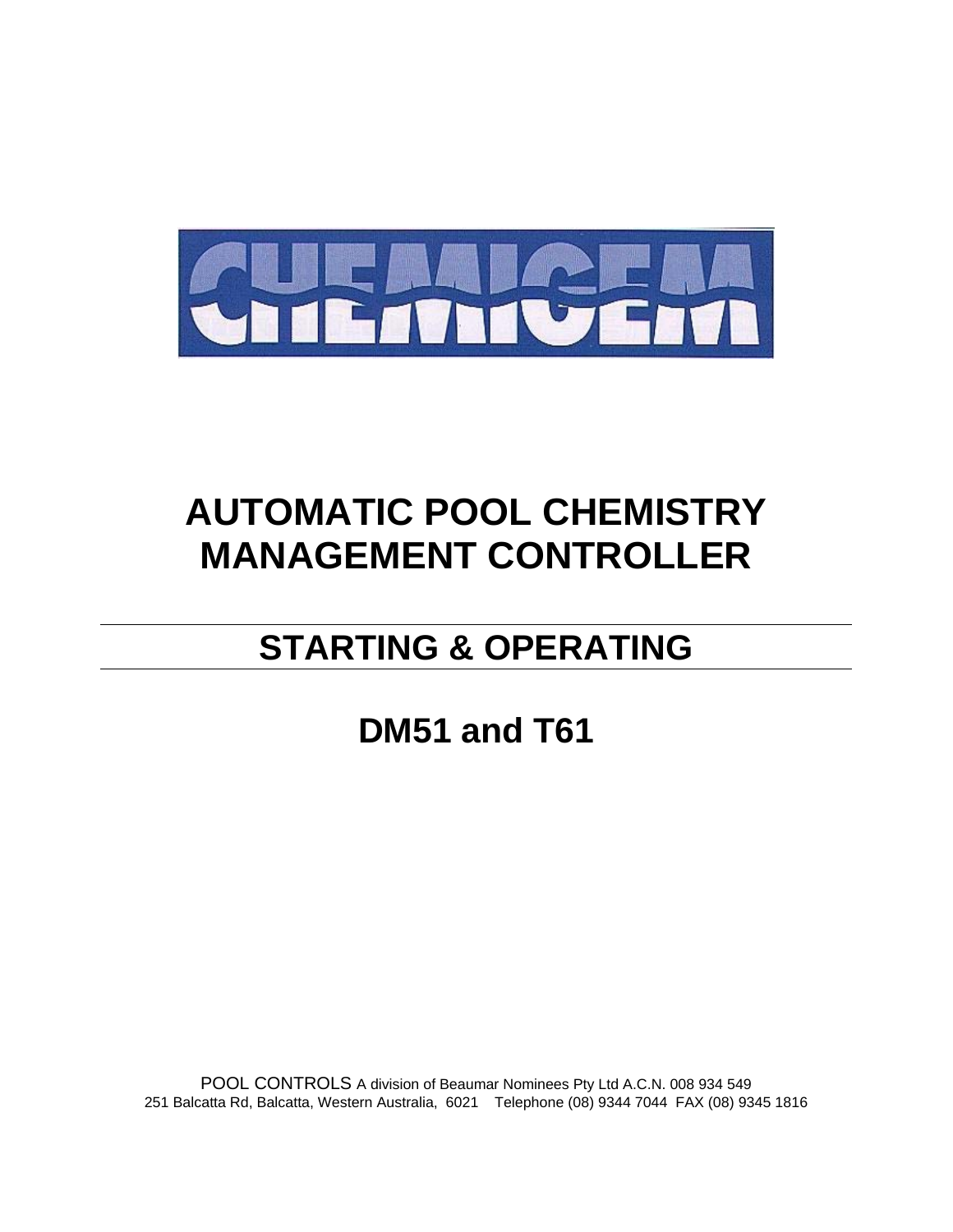

#### **DM51 CONTROLLER (fig 1)**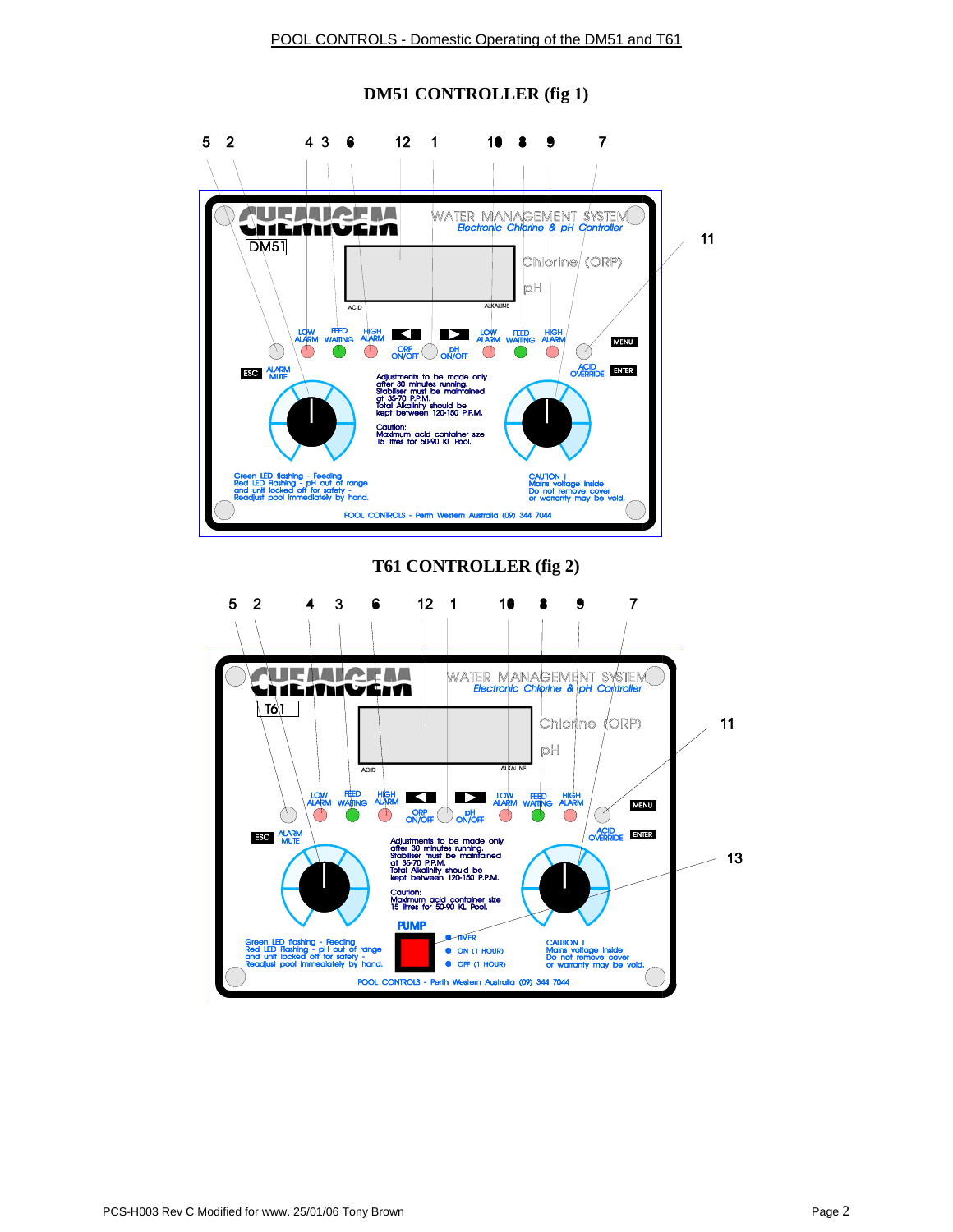#### **Introduction**

The Chemigem controller is designed to measure and automatically adjust the free Chlorine and pH (Acid) levels in your water. These levels will be set by You using the control knob(s) on your Chemigem. Once you have set your levels you should leave the controller to adjust them automatically.

#### **What the Chlorine indicator lights mean**

*Note : If any red warning lights are on - test with a reliable test kit.* 

Green feed light "on" and panel looks like



The black flashing square will be left of the arrow points.

This indicates that the free Chlorine level in the pool is below the level set by the control knob and feeding will take place every 3 minutes until the required level is reached. When the green feed light is flashing the Chlorine valve is open and Chlorine is being sucked from the drum into the line.

Red low light "on" and Chemigem alarm sounding . (Left hand light) and the display looks like the diagram below :



This indicates the free Chlorine level in the pool is considerably lower than the settings but the Chemigem will still be able to restore the level in a short period of time. The warning tone (alarm) may be switched off if it is annoying, but remember to switch it back on again when the levels of Chlorine have been restored.

Low Chlorine levels could be due to the following : -

- 1) Initial switching on of the unit
- 2) Chlorine drum is empty.
- 3) The control knob having been turned clockwise to increase the Chlorine level.
- 4) The filter has been off for a long period of time on a hot day.
- 5) The stabiliser level is very low or non existent and causing a high rate of Chlorine loss. NB : Stabiliser level is recommended to be 50 - 70 ppm.
- 6) Poor circulation.

If the symptoms persist (the low alarm continues) then the following could be the cause:-

1) Poor suction because of :

- a) Filter in need of a backwash.
- b) The pump lint pot clogged.

If symptoms still persist check with the supplier.

Red excess light 'on' (right hand light) and the display looks like the diagram below :

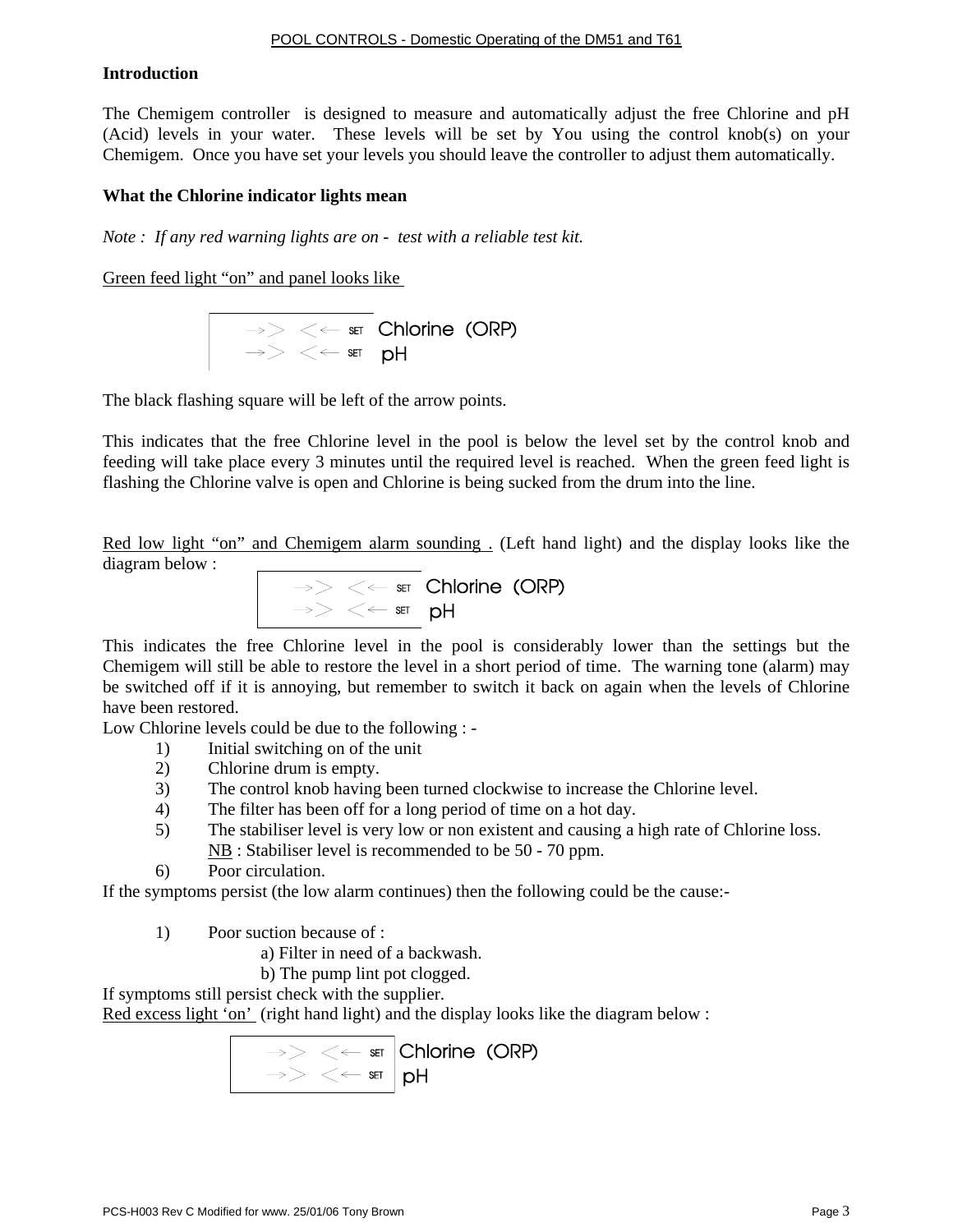The level of free Chlorine in the pool water returning to the filter is well above the level set by the dial. Should this be due to an intentional overdose of Chlorine it may be some days before the level of Chlorine drops and the red light goes off.

NB : Re-positioning the control knob to a higher setting will switch the excess light off but will of course continue maintaining the pool at the higher levels of Chlorine.

An excess Chlorine light showing occasionally, may be due to :

- 1) The control knob being changed to a lower setting.
- 2) Poor circulation in the pool leading to overdosing.
- 3) The pH having been lowered.
- 4) The pouring into the pool of the last litre or two of Chlorine from a nearly empty drum about to be replaced.

Should the excess Chlorine warning persist, the causes are possibly:

- 1) pH in the pool is too low..
- 2) Poor circulation

#### **What the pH indicator lights mean.**

*Note : If any red warning lights are on - test with a reliable test kit.* 

Green light 'on'



This indicates that the pH level in the pool is above the level set by the control knob and feeding of Acid will take place every 3 minutes to reduce it until the required level is reached. When the green feed light is flashing the Acid valve is open and Acid is being sucked from the drum into the line

Either of the Red lights 'flashing' and Chemigem alarm sounding intermittently.

This indicates that the pH is either above 8.6 (right hand light) or below 6.8 (left hand light). The pH section differs from the Chlorine section in that it has a lock-out mechanism and the Acid will not feed if either of the red lights are flashing. (Altering the knobs will not make any difference)

High pH Alarm (right hand light) - Water is alkaline and has high pH.



If the right hand light is flashing and the display looks like the diagram above the pH is above 8.6 and the pool water is low in Acid and high pH. (see Acid override switch below).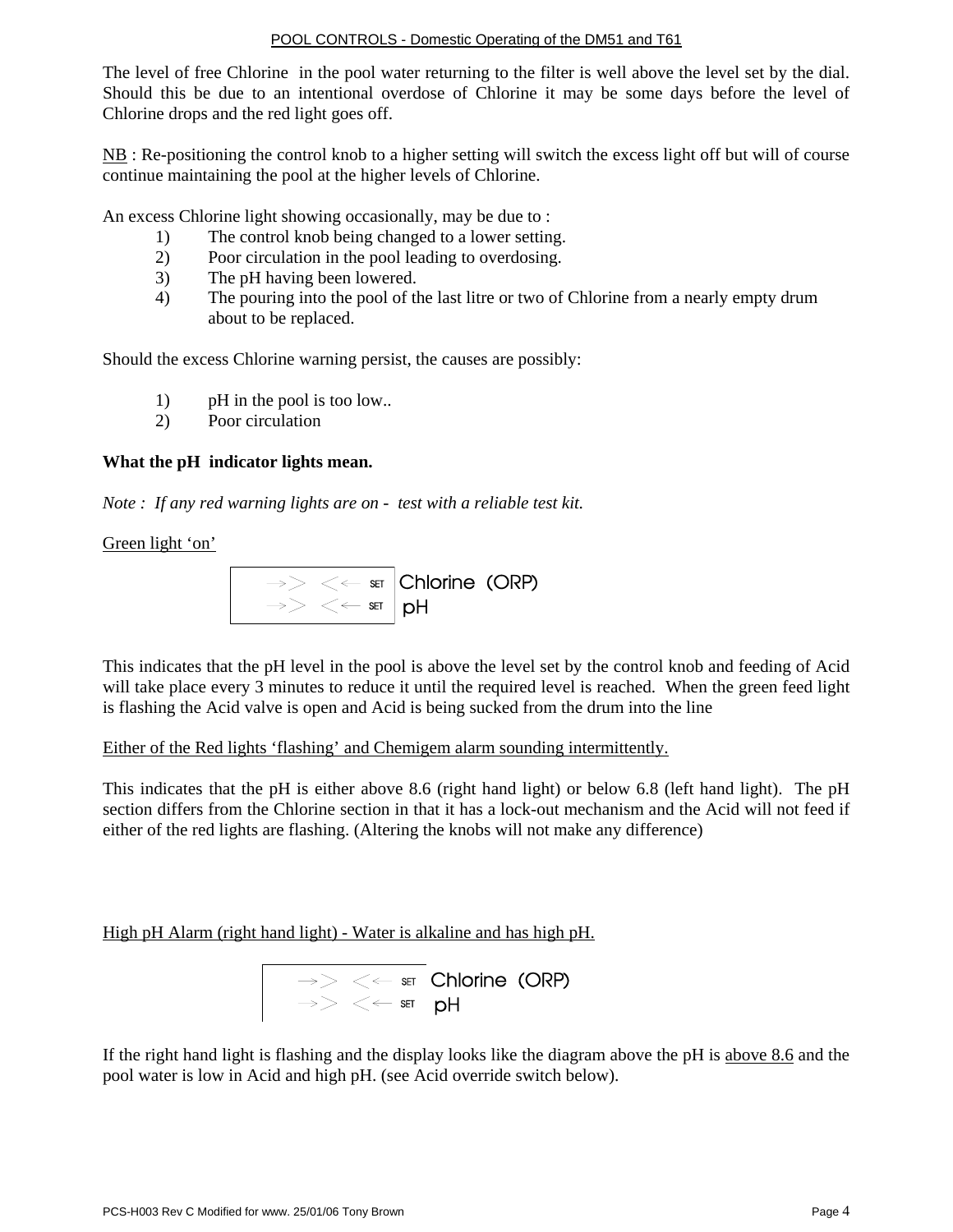High pH levels could be due to the following : -

- 1) Initial switching on of the unit, especially in a new concrete pool.
- 2) Acid drum is empty.
- 3) Pouring of Chlorine into the pool.

Low pH Alarm (left hand light) - Water is acid and has low pH.



If the left hand light is flashing and the display looks like the one above the pH is below 6.8 and the pool water has excess Acidand has low pH. The Chemigem will be unable to restore the levels and the lockout mechanism will be operating.

A Low pH alarm showing occasionally, may be due to :

- 1) Poor circulation in the pool leading to overdosing.
- 2) The pouring into the pool the last litre or two of Acid from a nearly empty drum about to be replaced.

When the Low alarm light is flashing, a water test should be done immediately to check the pH - if it is low, the appropriate amount of Soda Ash (Sodium Carbonate) or pool Buffer (Sodium Bicarbonate) should be added straight away. (see table in the Appendix)

#### Acid Override Switch

In the event of the Chemigem being locked out in a High pH (low acid) condition, due to the Acid drum being empty for a few days, it may be easily restored to an active state by pressing downwards the Acid override switch. Overriding the lockout mechanism will only last until the main pump for pool water circulation is turned off next.

NB : When this switch is held down the green light flashes and the pH valve is held open, which allows the owner to manually add Acid.

#### **Turning the Chemigem's Alarms off**

#### Chlorine

Use the switch (5) displayed in the diagram of "DM51 Controller Face ". (see Fig 1.)

#### Acid (pH)

- a) High pH alarm operate switch No. 11 (fig 1.) momentarily.
- b) Low pH Acid alarm Turn the pH completely off by moving the centre switch (see Fig 1 "Controller Face " diagram, switch No. 1) to the right and operate the ENTER switch..

NB - Remember, the alarms are there to warn you of significant chemical imbalances. Check the water with a test-kit straight away and follow the fault finding programme or call your pool technician. Also, do not forget to switch the alarm back on again when the water is back to normal.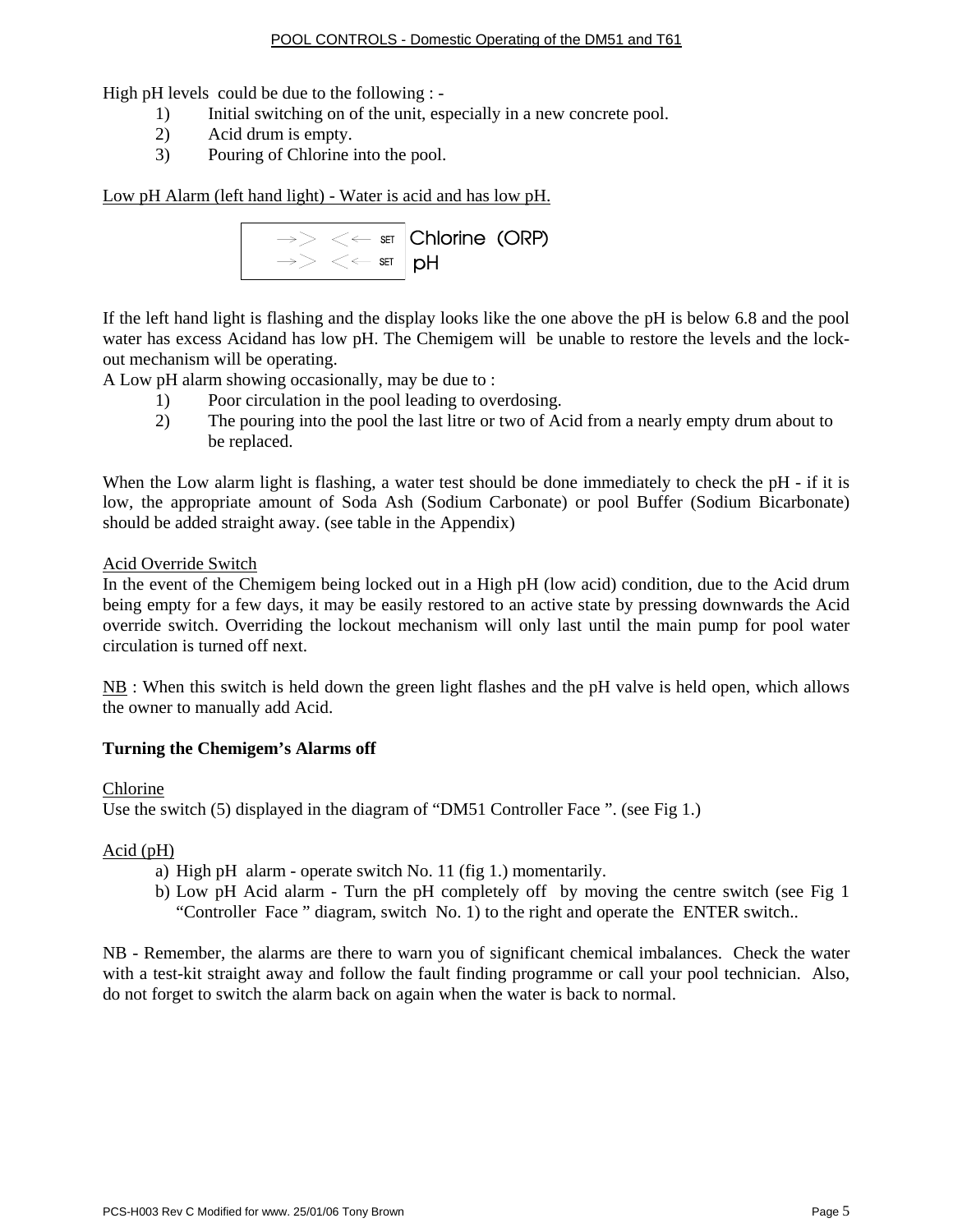#### **Getting to know your control panel (see fig 1 and 2.)**

#### **Key Description**

#### **1 Centre Switch**

 Switched to left followed by a down stroke on 11 shuts off Chlorine circuit. When switched to right followed by a down stroke on 11 shuts off pH circuit.

#### **2 Chlorine Control Knob**

 Sets the required level of sanitisation. Normally set to the "12 o'clock" position, with the white indicator vertically upright.

#### **3 Chlorine "Feed waiting light"**

 Glows green when Chlorine levels in the pool water are lower than that set by the control knob. Will flash on and off when the Chlorine solenoid valve is open. (normally 8 seconds every 3 minutes)

#### **4 Low Chlorine warning light**

 Glows red when Chlorine in the pool water is considerably lower than the level set by the control knob.

#### **5 Left Switch**

 Switch to turn the warning alarm for Low Chlorine off. The warning alarm sounds a continuous tone when the red Low Chlorine Light (4) above is illuminated. To reactivate the alarm you will need to turn the Chemigem off and on again.

Also allows escape from the menu displays and returns the controller function to standby condition.

#### **6 Excess Chlorine warning light**

 Glows red when Chlorine levels in the pool water are considerably higher than the levels set by the control knob (2).

NB There is no warning alarm which sounds when Chlorine is high.

#### **7 pH Control Knob**

 Sets the required level of pH. Normally set to the "12 o'clock" position, with the white indicator line vertically upright.

#### **8 Acid "Feed waiting light"**

 Glows green when the pH level in the pool water is higher than that set by the control knob (7). Will flash on and off when the pH solenoid valve is open. (Normally 7 seconds every 3 minutes)

#### **9 High pH warning light**

 Glows red and flashes on and off when pH in the pool water rises above pH 8.6. When this light flashes the pH circuits are locked and the valve will not open - See (11) Acid override switch. A warning alarm sounds an intermittent tone in step with the flashing of the red light. (one second on then one second off).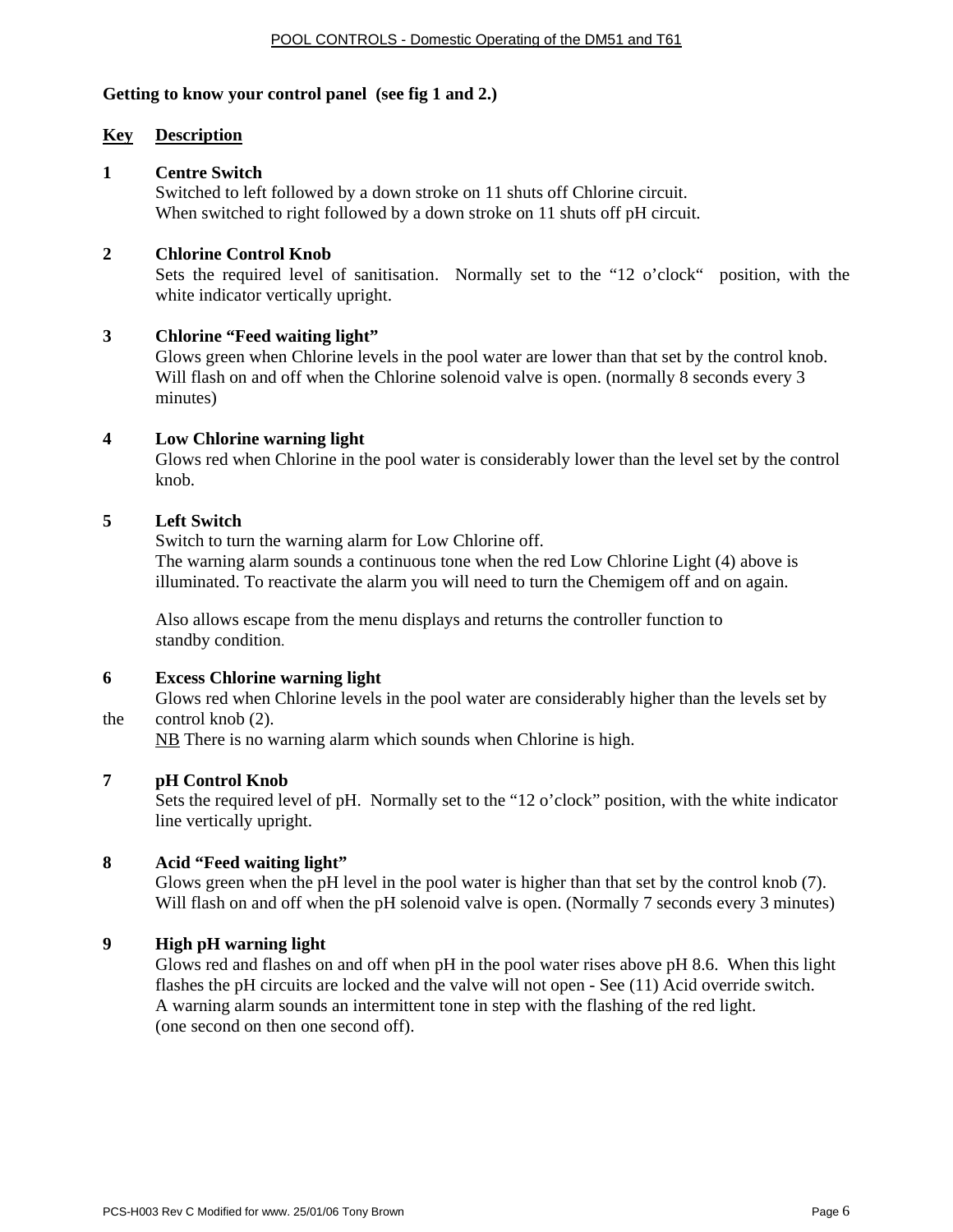#### **Key Description**

#### **10 Low pH warning light**

 Glows red and flashes on and off when pH in the pool water falls below pH 6.8. When this light flashes the pH circuits are locked and again the valve will not open.

 A warning alarm sounds an intermittent tone in step with the flashing of the red light. To turn off warning tones see section on setting Chemical Levels.

#### **11 Right Switch - Acid Override**

When pressed downwards will disengage the pH lock-out mechanism in the case of high pH only - thus permitting the Chemigem to feed Acid again. Overriding the lockout mechanism will only last until the main pump for pool water circulation is turned off next.

When pressed down this switch also opens the Acid valve which allows the owner to manually add Acid.

#### **12 Liquid Crystal Display (LCD)**

Displays the information needed to set the machine to the owner's requirements and also shows the current status of Chlorine and pH.

#### **13 Pump/Timer Button option**

When pressed will scroll through the three options.

#### **Setting the levels**



To begin with, set the control knobs with the white indicator lines in the 12 o'clock position. With these factory settings this will give approximately 3.00 parts per million (ppm) Chlorine and pH 7.7.

Notes : a) The arrow points are in the central position.

 b) The 12 o'clock position gives approximately 3.0 ppm Chlorine level when stabiliser is 50 ppm, but if stabiliser is less than 30 ppm the same setting will only maintain approximately 1.0 ppm Chlorine.

Chlorine will feed for 8 seconds and Acid will feed for a period of 7 seconds every 3 minutes until the required levels are reached. The first time a Chemigem operates on a pool it will take 45 - 60 minutes to fully adjust the level of pH and Chlorine. Thereafter it will normally restore the required levels in 15 - 20 minutes, so ensure that the pump is running for long enough to carry out these adjustments.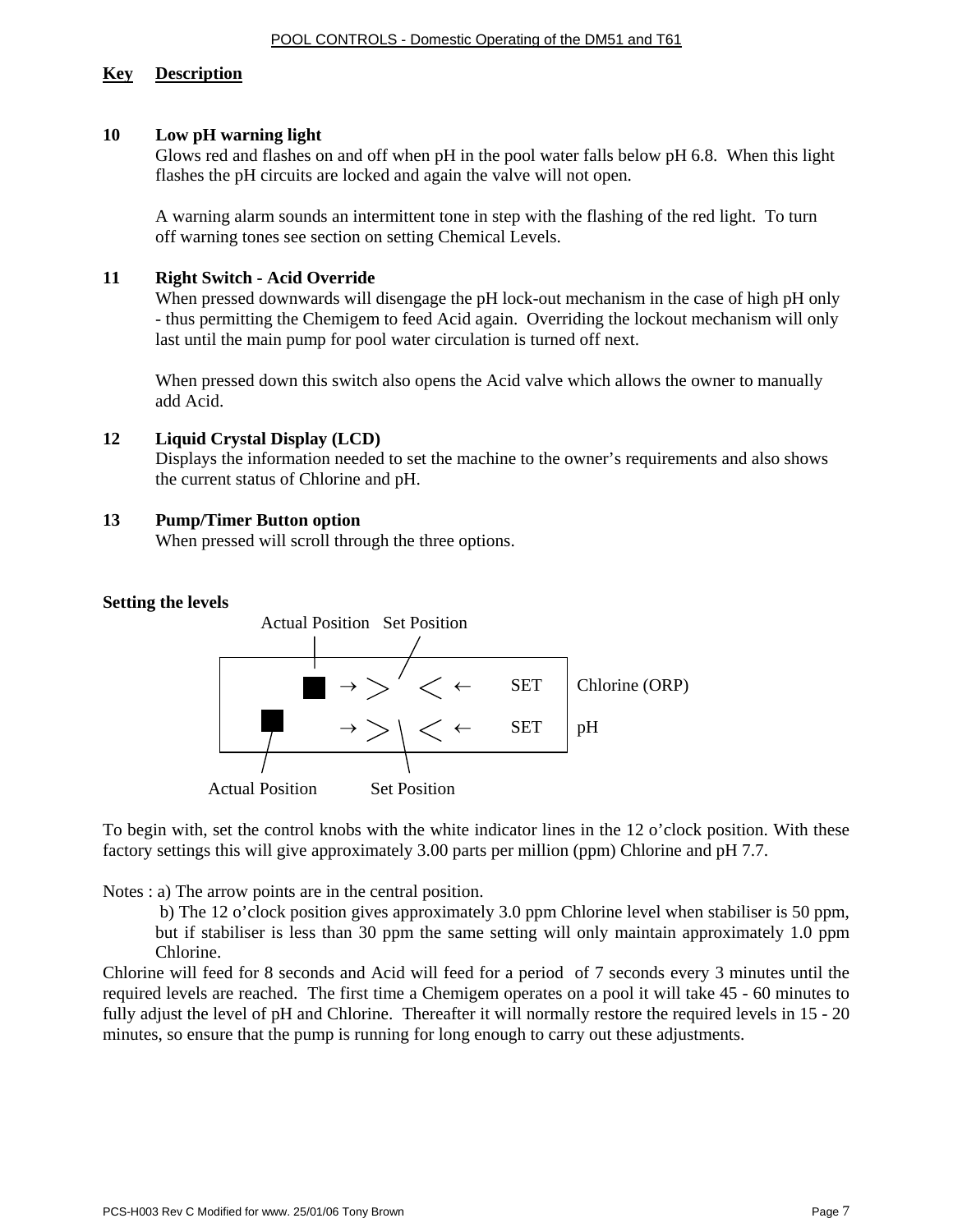#### **Calibration**

The day following the installation of your Chemigem, and after the pool pump has been running for 30 minutes, check the level of Chlorine and pH with a good quality test-kit. If either of the levels are not exactly where you want them, alter the settings of the control knobs a little. Clockwise will direct the Chemigem to raise the Chlorine level and increase the pH ( reduces the acidity) chemical levels and vice versa.

By moving the control knobs the arrow heads move along the display panel. The controller will then dose the extra chemicals to bring the flashing black rectangle to the space between the arrow heads. (NB : if you have selected lower levels of Chlorine, or higher levels of pH the correction time maybe prolonged because you have asked for lower quantities of the correcting liquids (Chlorine or Acid) and the removal rate is often slow.)

Notes : -

- a) Altering the settings tells the controller what YOU want. The controller will only bring about the changes as the pump circulates the pool water.
- b) Chemigems are able to add chemicals quickly to adjust levels upwards, but cannot remove excess chemicals - these may take several days to reduce.
- c) Remember increasing the pH level means that YOU are asking for less Acid in the pool.

#### **Pool Circulation**

To enable the Chemigem controller to work at its most efficient, the mixing of the pool water has to be as quick and complete as possible. By positioning the return nozzles (eyeballs) to the pool so that the main pool water body rotates (swirls) is the best way to achieve this. Under no circumstances should the eyeballs be positioned to produce opposing flow patterns.

The Multi electrode senses the Chlorine and pH levels as the water travels towards the pump, so if the mixing of the pool water is slow the Multi electrode will not receive the signal until large amounts of chemicals have been added to the pool. When the Multi Electrode finally receives the signal the pool will be overdosed and the excess lights may be lit.

This problem could occur in the following situations:

1) When the pool plumbing is arranged with the skimmer box at one end of the pool and the two inlets in the opposite end wall discharging down both sides, thereby effectively preventing any swirling action. This can be overcome by pointing both inlet nozzles to the same side of the pool to create the required swirl.

2) When suction type automatic cleaners are fitted so the water is being drawn from the bottom of the pool and inlets are pointing upwards causing a layering effect. The water returning from the filter with the added chemicals will take a long time to mix and reach the bottom of the pool under these conditions and again overdosing will result. The problem can be overcome by pointing one return nozzle downwards, but taking care not to create an opposing current to the main swirl.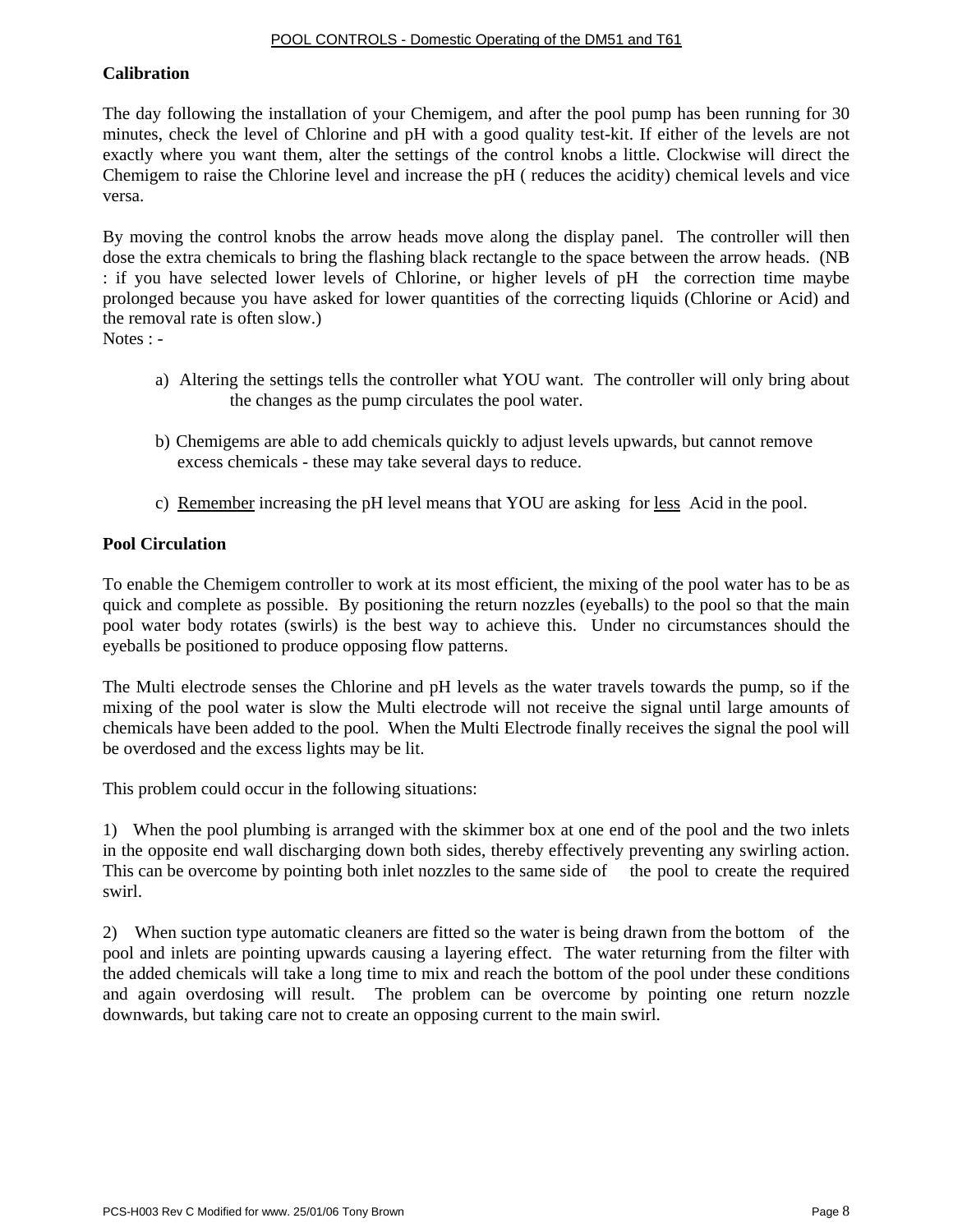#### **Alternative Panel Displays**

Should you wish to display pH values as numbers together with sanitisation levels as millivolts ORP your Chemigem is able to display these values.

To change the display to numeric values :

- 1. Operate the right switch (11) upwards towards MENU.
- (note : display will revert back to default version in 10 seconds)
- 2. Operate the centre switch number (1) towards the right twice.
- 3. Operate the right switch number (11) downwards to display the numeric settings.

To revert back to the factory set display repeat steps 1 to 3.

When in the numeric display mode the operation of the control knobs will change the set values shown at the right hand side of the screen.

Notes : The factory set levels are :

- 1. Chlorine (ORP) 650 millivolts. (This will destroy micro organisms in approximately one second.)
- 2. pH 7.7 pH. (This should keep total alkalinity values between 90 and 100ppm.)

#### **Setting the Time for your 24 hour clock.** (Option only available on T61)

- 1. Obtain the Main Menu by pressing the right hand switch upwards once towards the MENU symbol .
- 2. Using the central switch press towards the right hand side once to make the word CLOCK flash on and off and then press the Right hand switch downwards once towards the ENTER symbol.
- 3. To change the Hours press the Right hand Switch downwards once for each hour you wish to advance the time. Note : you cannot go backwards with the time adjustments; should you make a mistake continue scrolling through until you reach the correct figure again.
- 4. To change the minutes move the Centre Switch to the right once to cause the minutes to flash on and off, then depress the Right hand switch once to advance the minutes one minute for each minute you wish to advance the time.

After 15 seconds the display will revert back to the stand-by format. To commit this to memory unplug the Chemigem, wait 5 seconds and then plug it back in again..

#### **Setting the required pump operating times.** (Option only available on T61)

- 1. Obtain the Main Menu by pressing the Right Hand switch upwards once towards the MENU symbol.
- 2. The word TIMER will be flashing and it may be now selected from the menu by pressing the Right Hand Switch downwards once towards the ENTER symbol.
- 3. The first timing on the pump may now be selected it is designated PROG 1.
- 4. To select starting time hours move the flashing symbol to the right by using the Centre Switch and press to the Right once. Now the hours for START will be flashing. To increase the hours press the Right hand switch downwards once for each hour you wish to advance the start time.
- 5. To select the starting time minutes move the flashing symbol to the right with the centre switch and advance the minutes by 5 minutes each time by pressing the Right Hand switch down.
- 6. To select the stop times move the flashing symbol to the figures beneath STOP at step (4) above and work through steps  $(4)$  and  $(5)$ .
- 7. For other Start and Stop times select PROG 2, PROG 3 etc by repeating Steps (1) and (2) and pressing the right hand switch down once for every advance in PROGRAMME number.
- 8. Having selected a PROGRAMME number repeat steps (4), (5) and (6) above to set start and stop times.
- 9. To commit these to memory unplug the Chemigem, wait 5 seconds and then plug it back in again.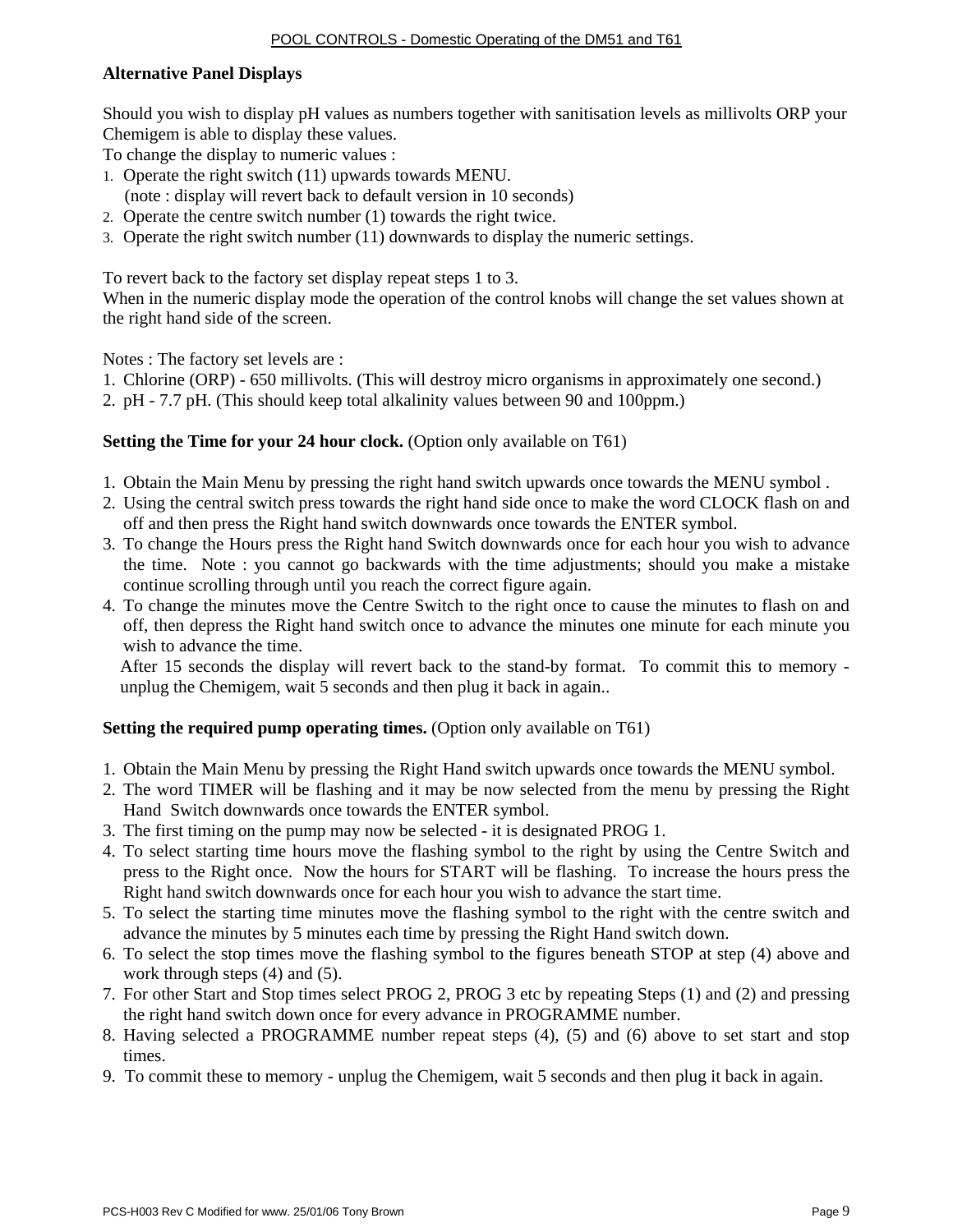# **APPENDIX**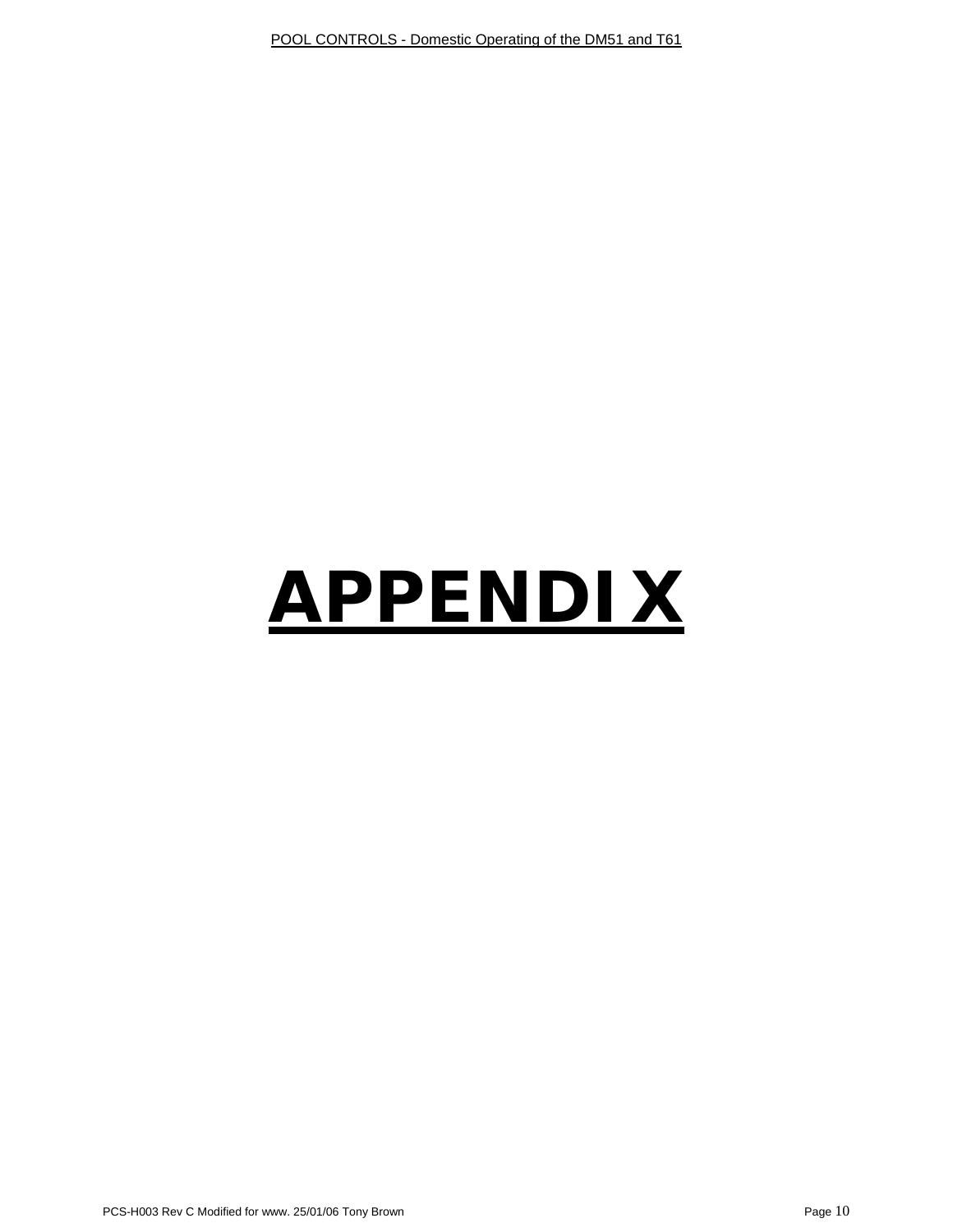## **FAULT FINDING CHART**

| <b>INDICATION</b>                                                               | <b>REMEDY OR PROBLEM</b>                                                                                                                                                      |  |  |  |
|---------------------------------------------------------------------------------|-------------------------------------------------------------------------------------------------------------------------------------------------------------------------------|--|--|--|
| <b>SANITIZER (Chlorine)</b>                                                     | <b>SANITIZER (Chlorine)</b>                                                                                                                                                   |  |  |  |
| Low alarm sounds continuously<br>and pool sanitizer low                         | 1. Sanitizer container empty<br>2. No suction due to filter in need of<br>backwash or pump lint basket clogged.                                                               |  |  |  |
| Low alarm sounds for a period (up to 30<br>minutes) when pump starts            | Indicates that sanitizer level in the pool is<br>dropping off abnormally when the pump is off.                                                                                |  |  |  |
|                                                                                 | Can be caused by:<br>1) Low stabiliser content<br>2) Long period between filter cycles<br>3) Very hot weather and high pool usage<br>when filter is off - change filter times |  |  |  |
| High sanitizer usage, low light on & pool sanitizer<br>too high                 | Faulty, dirty or expired Multi-Electrode.<br>Try cleaning by dipping end of Multi-Electrode in<br>30% Hydrochloric acid for 30 seconds.                                       |  |  |  |
| High sanitizer usage with pool sanitizer normal<br>and indicator lights normal. | 1) Stabiliser content too low<br>2) Continuous use of waterfall or air jets or<br>water temperature very high.<br>3) Heavy usage.                                             |  |  |  |
| High sanitizer usage with pool sanitizer high and<br>high indicator on.         | Leaking solenoid valve due to damaged<br>diaphragm. Replace diaphragm or valves.                                                                                              |  |  |  |
| рH                                                                              | pH                                                                                                                                                                            |  |  |  |
| Low pH indicator light flashing and pool pH<br>abnormally high.                 | 1) Acid container empty<br>2) Filter needs backwashing<br>3) Blocked feed line or sinker filter. Rectify<br>and adjust pool into range manually.                              |  |  |  |
| Low pH indicator light flashing and pool pH<br>abnormally low.                  | Leaking solenoid valve.<br>Immediately adjust pool manually and remove<br>acid tube from supply until fault rectified.                                                        |  |  |  |
| High pH indicator light flashing and pool pH<br>abnormally low.                 | Expired or faulty multi-electrode. Immediately<br>adjust pool manually. Change multi-electrode.                                                                               |  |  |  |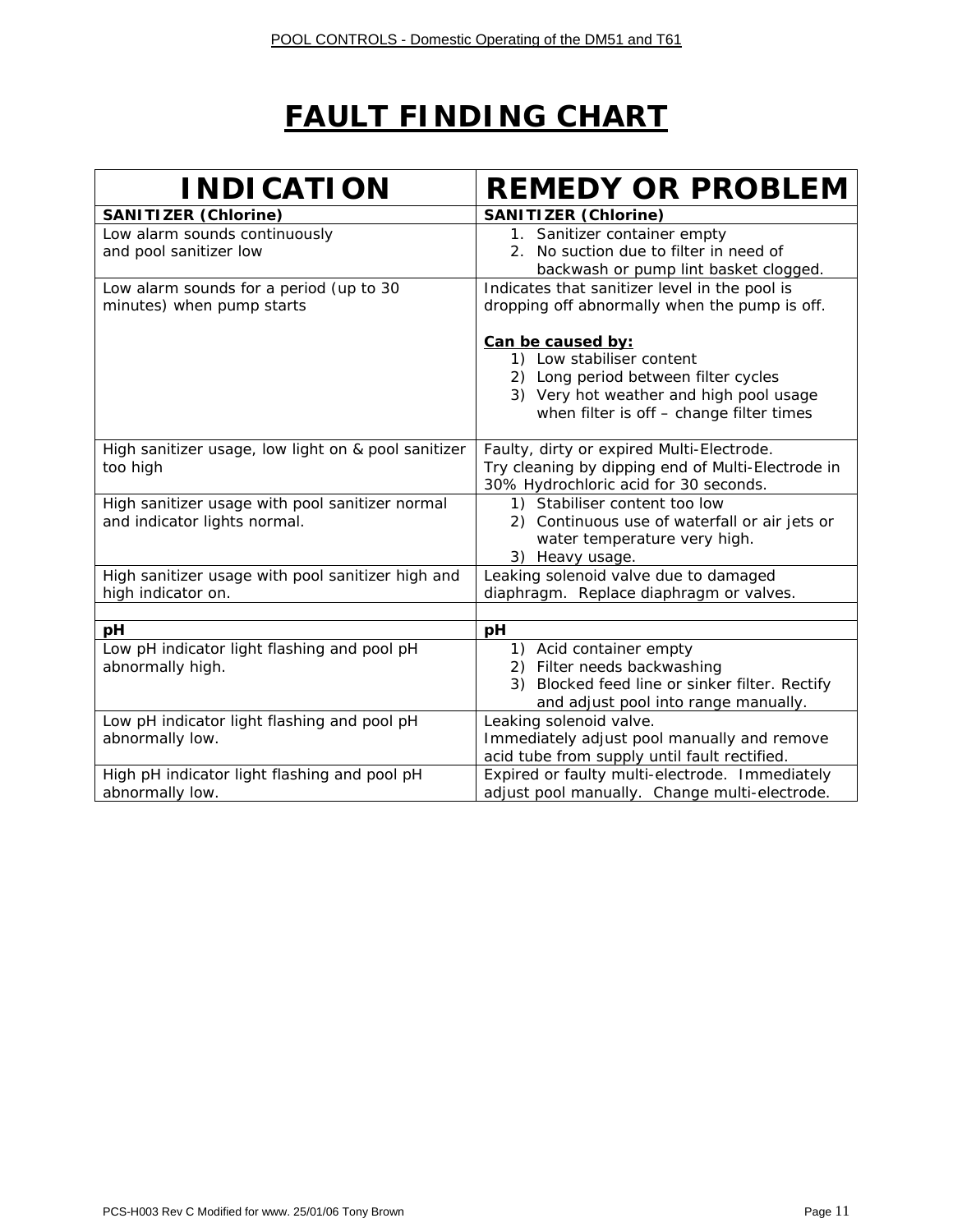Appendix page 1

### **RECOMMENDED CHEMICAL LEVELS as per AS 3633**

The following chemical parameters have been found to provide the best results combined with the most economical use of all chemicals where a Chemigem controller is fitted to a domestic pool.

Note: A heated pool will require a higher level of chlorine than an unheated pool to maintain the same level of sanitisation.

| <u>CHLORINE</u>         | $: 1.0$ to 3.0 ppm.<br>$: 2.0$ to 3.0 ppm. |
|-------------------------|--------------------------------------------|
| <b>DH BALANCE</b>       | $: 7.0$ to 7.8                             |
| <b>TOTAL ALKALINITY</b> | $: 60 \text{ to } 200 \text{ ppm}.$        |
| <b>CALCIUM HARDNESS</b> | : 100 TO 500 ppm.                          |
| <b>STABILISER</b>       | $: 30$ TO 50 ppm.                          |

#### **DOSAGE RATES**

**Chlorine**

1.6 grms Calcium Hypochlorite per 1.000 litres water = 1.0 ppm. Chlorine. 8 mls Sodium Hypochlorate = 1.0 ppm. Chlorine.

#### **pH Balance**

8 mls HCL (33%) per 1,000 litres of water = 0.1 reduction in pH balace. 80 grms Sodium Bicarbonate per 1,000 litres of water = 0.1 increase in pH balance. 1.5 grms Sodium Carbonate per 1,000 litres of water = 0.1 increase in pH balance.

#### **TOTAL ALKALINITY**

20 GRMS OF Sodium Bicarbonate per 1,000 litres of water = 10 ppm. increase in Total Alkalinity.

#### **CALCIUM HARDNESS**

11 GRMS Calcium Chloride per 1,000 litres of water = 10 ppm increase in Calcium Hardness. 14 grms Calcium Sulphate per 1,000 litres of water = 10 ppm. increase in Calcium Hardness.

#### **STABILISER**

10 GRMS Cyanuric Acid per 1,000 litres of water = 10 ppm. increase in Cyanurates.

#### **SALT**

500 grms Sodium Chloride per 1,000 litres of water = 500 ppm. increase in salt level.